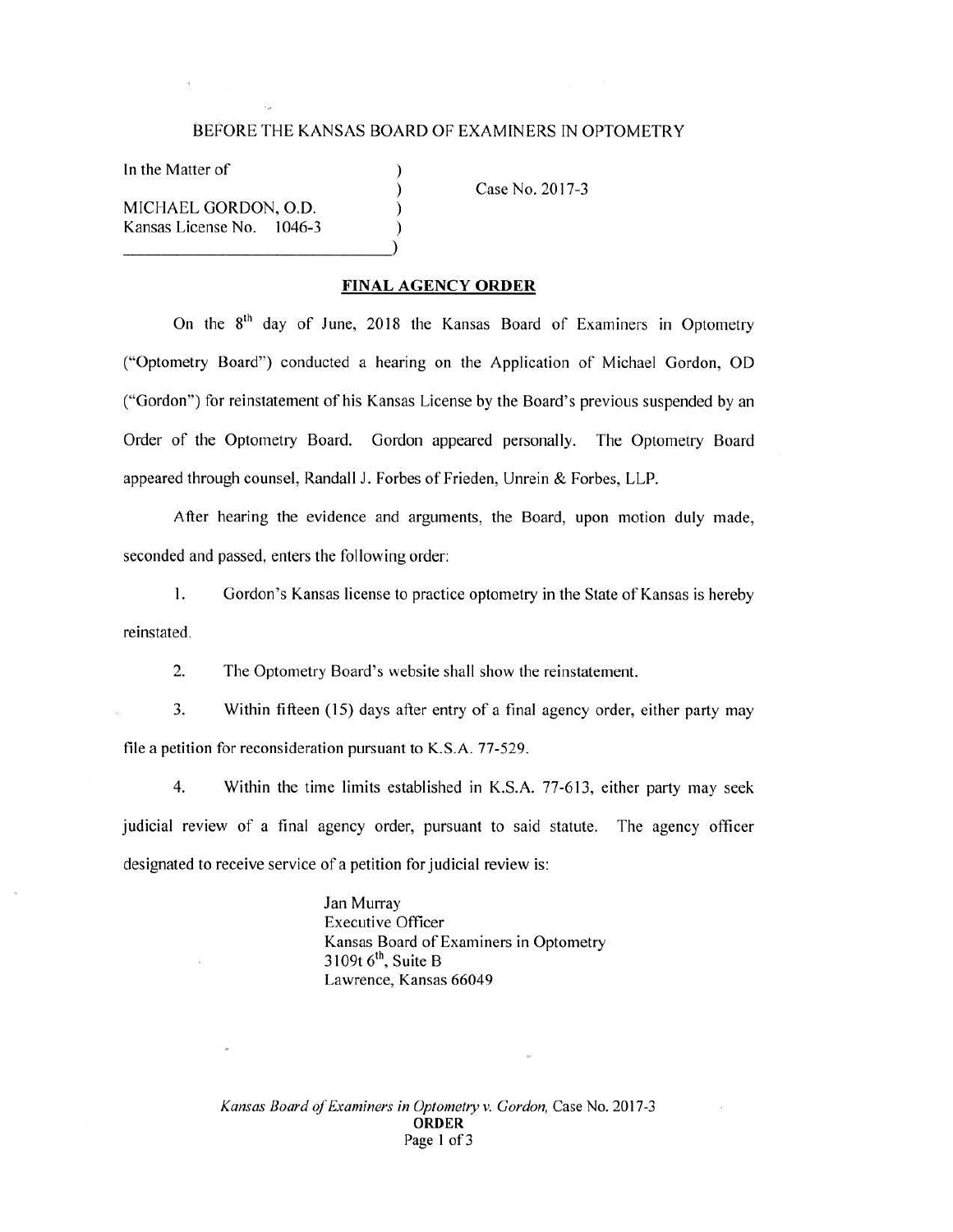IT IS SO ORDERED.

 $\label{eq:2.1} \mathbf{z} = \mathbf{X} - \mathbf{q}_i \mathbf{x}_{-i}$ 

 $\overline{\Sigma}_{\mathcal{P}}$ 

 $\frac{7-2-18}{\text{Date}}$ 

 $\mathcal{E}$ 

 $\overline{\mathcal{M}}_0$ 

 $\tilde{\Sigma}$ 

 $\bar{\mathcal{A}}$ 

 $\lambda$ 

Production de la Communister<br>HANSEN, OD

**RON HANSEN, OD** President Kansas Board of Examiners in Optometry

*Kansas Board of Examiners in Optometry v. Gordon,* Case No. 20 17-3 **ORDER**  Page 2 of 3

 $\tilde{\omega}$